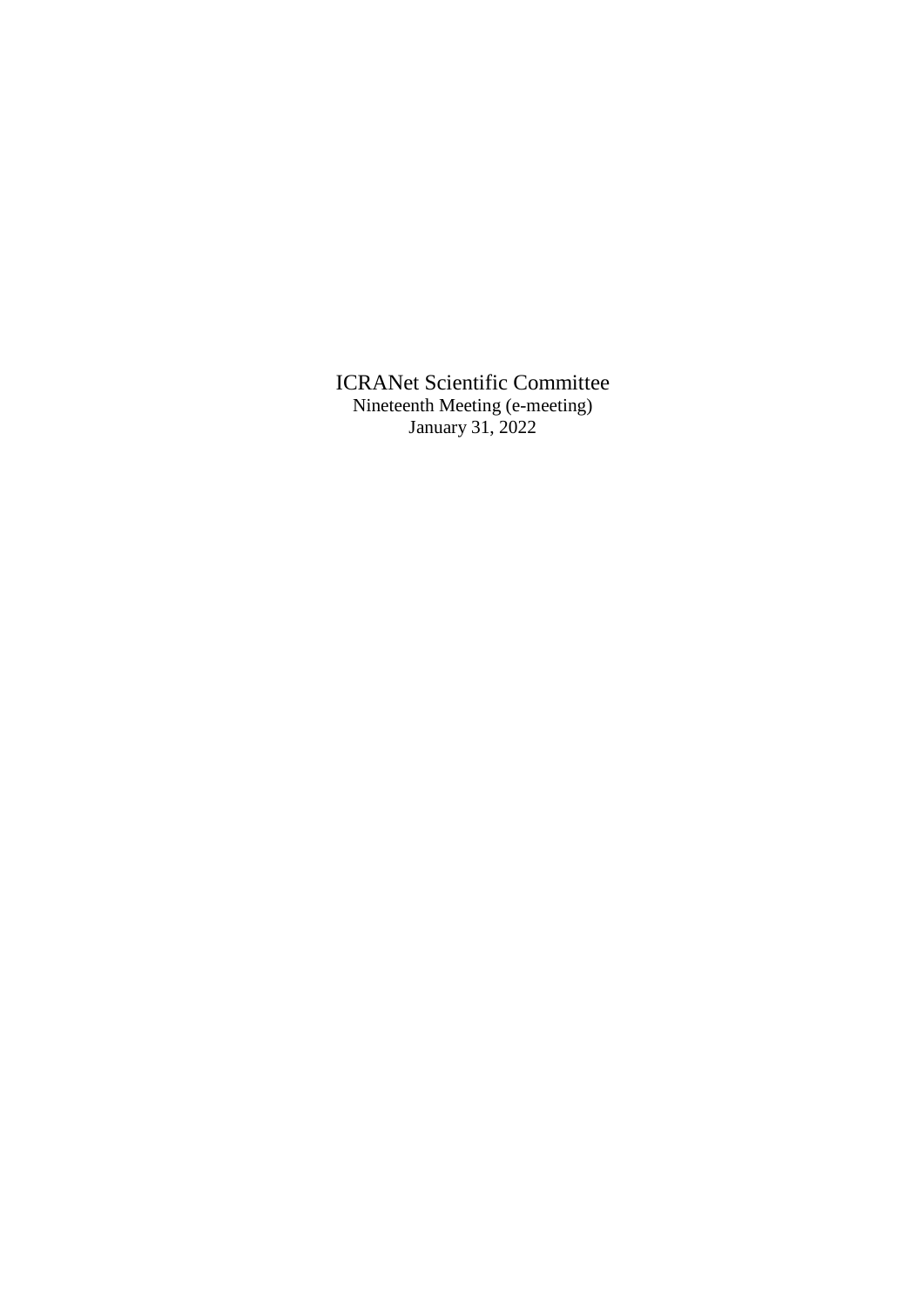The meeting starts at 10:30 AM via GoToMeeting:<https://global.gotomeeting.com/join/750192021>

The following members are present: Prof. Mimoza Hafizi (Albania) Prof. Narek Sahakyan (Armenia) Prof. Manuel Malheiro (ad interim, Brazil) Prof. Carlo Luciano Bianco (ICRA) Prof. Massimo Della Valle (Italy, Chairman) Prof. Remo Ruffini (Director of ICRANet)

The additional following persons are present: Prof. Carlos Raul Arguelles (ICRANet Adjunct Professor) Prof. Donato Bini (ICRANet Adjunct Professor) Ms Sraeh Eslamzadeh Askestani (ICRANet) Prof. Liang Li (ICRANet Faculty Professor) Prof. Rahim Moradi (ICRANet Faculty Professor) Ms Fatemeh Rastegar Nia (ICRANet) Prof. Jorge A. Rueda H. (ICRANet Faculty Professor) Prof. Soroush Shakeri (ICRANet Adjunct Professor) Prof. Gregory Vereshchagin (ICRANet Faculty Professor) Prof. She-Sheng Xue (ICRANet Faculty Professor)

Absents Prof. Christopher Fryer (Arizona University) Prof. John Mester (Stanford University) Prof. Gabriele Gionti, S. J. (Vatican City State)

The meeting is chaired by the Director, Prof. Remo Ruffini, who also takes the minutes.

## **Prof. Remo Ruffini assumes the Chairmanship and presents the 2021 ICRANet scientific report to the Scientific Committee, in particular Volumes 2 and 3 which are composed as follows**:

Volume 2

| • Multiwavelength and Multimessenger emission from Active Galactic Nuclei (Prof. Narek |  |
|----------------------------------------------------------------------------------------|--|
|                                                                                        |  |
|                                                                                        |  |
|                                                                                        |  |
|                                                                                        |  |
|                                                                                        |  |
|                                                                                        |  |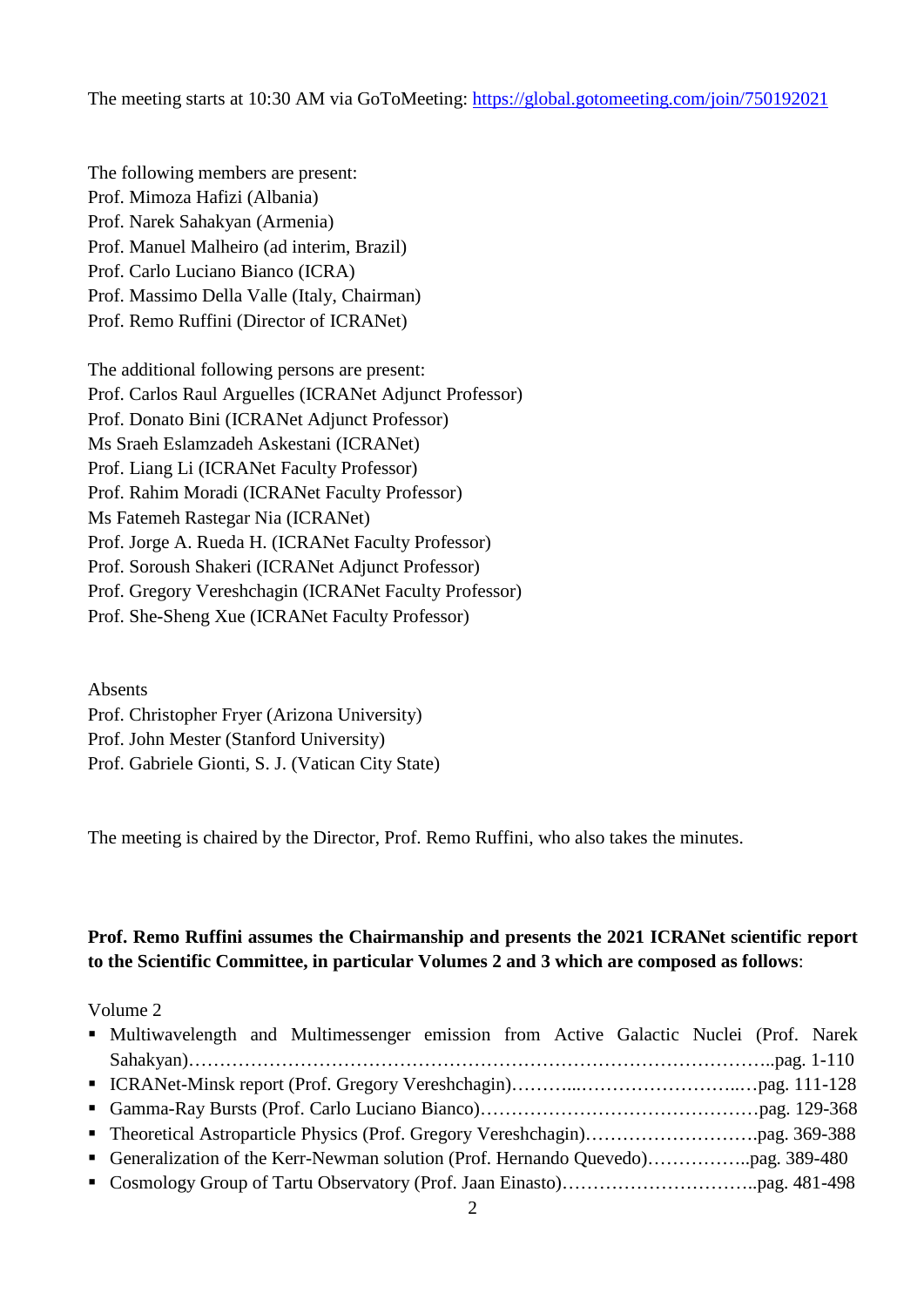- Black Holes and Quasars (Prof. Brian Punsly)……………………………………………… pag. 443-444
- Electron-positron pairs in physics, astrophysics and cosmology (Prof. Shesheng Xue)...pag. 503-744

Volume 3

| • Self-gravitating Systems of Dark Matter Particles (Prof. Carlos Raul Arguelles)pag. 1255-1284 |  |
|-------------------------------------------------------------------------------------------------|--|
|                                                                                                 |  |
|                                                                                                 |  |
| • Self Gravitating Systems, Galactic Structures and Galactic Dynamics (Prof. Simonetta          |  |
|                                                                                                 |  |
|                                                                                                 |  |

The Director then invites ICRANet scientists to illustrate their respective fields of research:

- Prof. Narek Sahakyan, Director of ICRANet Seat in Armenia, illustrates his scientific results on the topic *"Multiwavelength and Multimessenger emission from Active Galactic Nuclei"* on the main results and activities carried on in ICRANet Seat in Armenia in 2021. In particular he mentioned the participation of his group in MAGIC collaboration resulting in large number of publications.
- The *"ICRANet-Minsk report"* on page 111, presented by Prof. Gregory Vereshchagin, represents the summary of activities carried on in 2021 in the ICRANet-Minsk center. He pointed out the importance of two new lecture courses developed by Dr. Mikalai Prakapenia, which are delivered to the students of the Belarusian State University.
- Dr. Liang Li and Dr. Rahim Moradi presents main highlights from their publications in the group *"Gamma-Ray Bursts"* focusing on the novel results from the Binary-driven Hypernova model.
- Prof. Gregory Vereshchagin presented the report on *"Theoretical Astroparticle Physics"*, with the novel results with verification of the relativistic kinetic code as well as analysis of the proposal of magnetic dominance in relativistic outflow of gamma-ray bursts.
- Prof. Remo Ruffini illustrates the main results in the topics *"Generalization of the Kerr-Newman solution"* edited by Fernando Quevedo, *"Cosmology Group of Tartu Observatory"* edited by Jaan Einasto and *"Black Holes and Quasars"* edited by Brian Punsly.
- Prof. Shesheng Xue illustrates the recent results on *"Electron-positron pairs in physics, astrophysics and cosmology: from heavy nuclei to black holes"*, with the emphasis on the works of the last year on the topic of H0 tension.
- Prof. Jorge A. Rueda H. reports on the topic *"From Nuclei to Compact Stars",* with the main results on the theory of black holes and neutron stars applied to analysis of gamma-ray bursts within the Binary-driven Hypernova model.
- Prof. Carlos Arguelles presents his main results on the topic *"Self-gravitating Systems of Dark*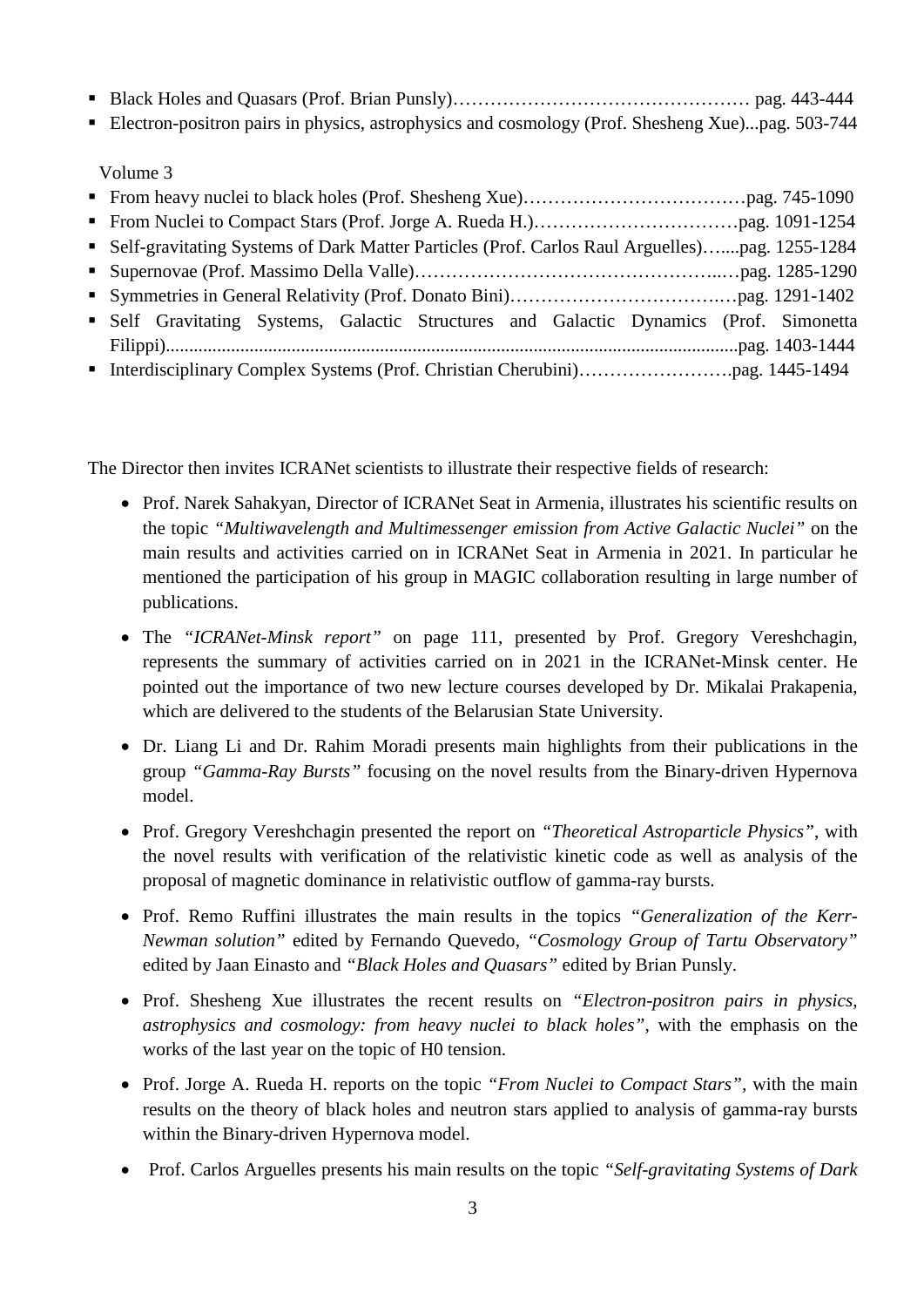*Matter Particles"*, and mentions various press releases following the publication of the work of the group on the fermionic dark matter.

- Prof. Donato Bini reports on his results on the topic *"Symmetries in General Relativity"* focusing on the problem of calculation of gravitational radiation from black hole scattering problem.
- Prof. Ruffini thanks Prof. Simonetta Filippi for the report on "*Self Gravitating Systems, Galactic Structures and Galactic Dynamics"* and Prof. Christian Cherubini for his report on *"Interdisciplinary Complex Systems"*.
- Prof. Soroush Shakeri presents the report he prepared on *"ICRANet Isfahan activities"*.

## **The Director invites the participants to discuss Item 2 of the agenda** *"Miscellaneous business"***.**

Prof. Soroush Shakeri refers about a discussion he had with Prof. Habib Khosroshahi, Director of the Iranian National Observatory, which suggested to organize a joint meeting with ICRANet in the near future. The organization of this meeting will be of course supported also by ICRANet center in Isfahan as well as by the Isfahan University of Technology (IUT) and Institute for Research in Fundamental Sciences (IPM).

The Director agreed with great pleasure to that proposal, highlighting once again the longstanding and fruitful collaboration he has with the Islamic Republic of Iran and, in particular, with IUT.

The Director informs the Scientific Committee that in the next days they will open two calls for funding of scientific researches in Italy, one within the Piano Nazionale della Ricerca (PRN) initiative and one within the Progetti di Ricerca di Interesse Nazionale (PRIN) initiative. The Director will investigate the possibilities to apply for such calls also in collaboration with other research centers in Italy like ASI and/or Centro Fermi.

Prof. Jorge A. Rueda H. suggests to renew ICRA and ICRANet websites and think a new way to present the scientific results of the ICRANet group on it, in view of the many application that the Director would like to do for several projects.

The Director fully agrees with this proposal and kindly asks to some ICRA and ICRANet Faculty Professors to support ICRANet system manager in implementing these sections of ICRANet website.

The Scientific Committee unanimously approves the Report and warmly congratulates with the Director for the achievements of ICRANet in 2021.

The Director thanks all the participants and the meeting ends at 5 PM on January 31, 2022.